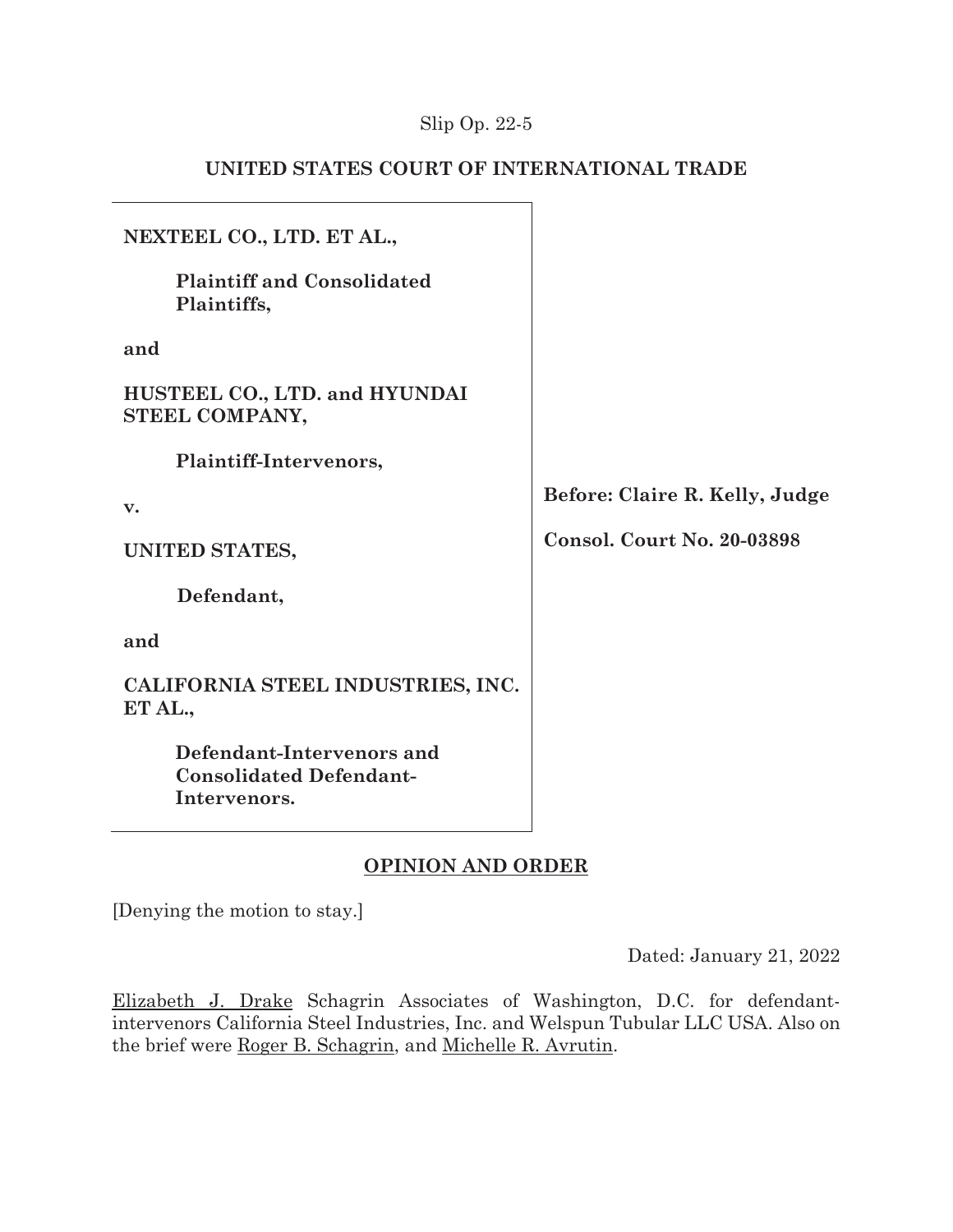Consol. Court No. 20-03898 Page 2

J. David Park Arnold & Porter Kay Scholer LLP of Washington, D.C. for plaintiff NEXTEEL Co., Ltd. Also on the brief were Henry D. Almond, Daniel R. Wilson, Leslie C. Bailey, and Kang Woo Lee.

Jeffery M. Winton Winton & Chapman PLLC of Washington, D.C. for consolidated plaintiff SeAH Steel Corporation. Also on the brief were Michael J. Chapman, Amrietha Nellan, Vi Mai, and Jooyoun Jeong.

Jarrod M. Goldfeder Trade Pacific PLLC, of Washington, D.C. for consolidated plaintiff and plaintiff-intervenor Hyundai Steel Company. Also on the brief was Robert G. Gosselink.

Donald B. Cameron Morris, Manning & Martin, LLP of Washington D.C. for plaintiffintervenor Husteel Co., Ltd. Also on the brief were Julie C. Mendoza, R. Will Planert, Brady W. Mills, Mary S. Hodgins, Eugene Degnan, Edward J. Thomas III, and Jordan L. Fleischer.

Kelly, Judge: Before the court is Defendant-Intervenors California Steel Industries, Inc.'s ("CSI") and Welspun Tubular LLC USA's ("Welspun") partial consent motion to stay proceedings pending the final disposition of Hyundai Steel Co. v. United States, Fed. Cir. Appeal No. 21-1748. Partial Consent Mot. to Stay, Jan. 13, 2022, ECF No. 84 ("Mot. to Stay"). For the reasons that follow, CSI's and Welspun's motion to stay is denied.

### **BACKGROUND**

Plaintiff NEXTEEL Co., Ltd. ("Nexteel") commenced this action pursuant to 516A(d) of the Tariff Act of 1930, as amended, 19 U.S.C. § 1516a(d) and 28 U.S.C. § 2631(c)**1** contesting certain aspects of Commerce final results of the third

<sup>1</sup> Further citations to the Tariff Act of 1930, as amended, are to the relevant provisions of Title 19 of the U.S. Code, 2018 edition.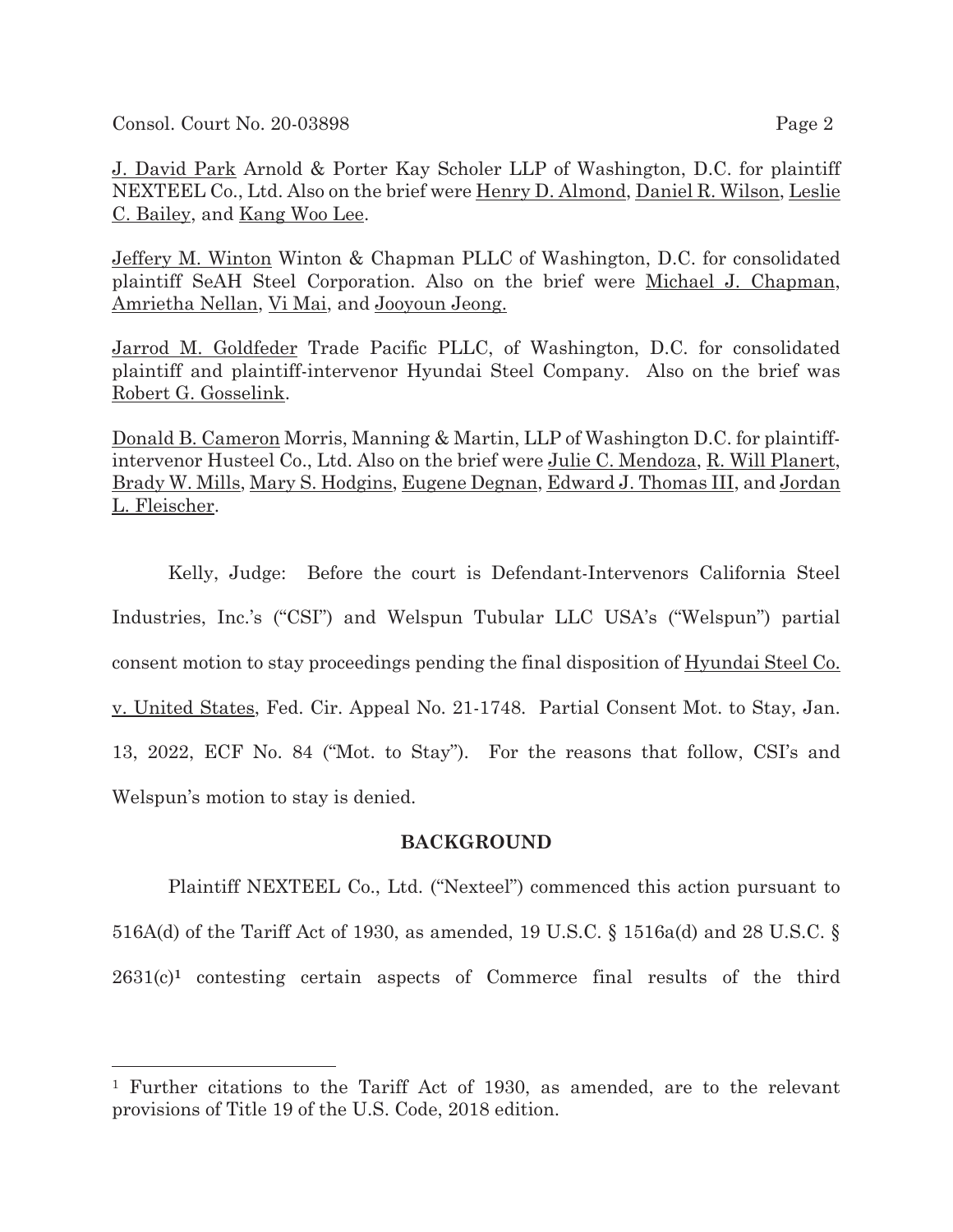administrative review of the antidumping duty ("ADD") order on welded line pipe from the Republic of Korea ("WLP from Korea"). <sup>2</sup> See Summons, Mar. 30, 2020, ECF No. 1; Compl., Dec. 11, 2020, ECF No. 11; see also [WLP from Korea], 85 Fed. Reg 76,517 (Dep't Commerce Nov. 30, 2020) (Final Results of [ADD] Admin. Review; 2018- 2018) ("Final Results"). On May 24, 2021, Nexteel, Husteel Co., Ltd. ("Husteel"), SeAh Steel Corporation ("SeAH"), and Hyundai Steel Company ("Hyundai") (collectively "Plaintiffs"), motioned for judgment on the agency record pursuant to U.S. Court of International Trade Rule 56.2. ECF Nos. 58–63. Among the issues raised was Commerce's decision to apply a particular market situation ("PMS") adjustment when it conducted the sales-below-cost test to calculate normal value. Pl.-Intervenor [Husteel's] Br. in Supp. of Mot. for J. Agency Record 7–10, May 24, 2021, ECF No. 58-2; Memo. in Supp. of Pl. and Consol. Pl. [Nexteel]'s R. 56. 2 Mot. for J. Agency Record 18–21, May 24, 2021, ECF No. 60-2; Br. of [SeAH] in Supp. of R. 56.2 Mot. for J. Agency Record 5–8, May 24, 2021, ECF No. 62-1; Memo. in Supp. of

<sup>2</sup> On January 21, 2021 the court granted a motion for consolidation. Order on Consent Mot. to Consol. Cases, Jan. 21, 2021, ECF No. 50 (consolidating NEXTEEL Co. Ltd. v. United States, Ct. No. 20-03898, SeAH Steel Corporation v. United States, Ct. No. 20-3935, and Hyundai Steel Company v. United States, Ct. No. 20-03940 under NEXTEEL Co., Ltd. v. United States, Ct. No. 20-3898); Def.'s Mot. to Consol. Cases, Jan. 7, 2021, ECF No. 26. The court issued several orders granting motions to intervene. ECF Nos. 18 (designating Husteel Co., Ltd. as a plaintiff-intervenor), 46 (designating Hyundai Steel Company as a plaintiff-intervenor), 47 (designating CSI and Welspun as defendant-intervenors), 48 (designating American Cast Iron Pipe Company and Stupp Corporation as defendant-intervenors), 51 (designating Maverick Tube Corporation and IPSCO Tubulars Inc. as defendant-intervenors), 54 (designating CSI and Welspun as defendant-intervenors in member Ct. Nos. 20- 03935 and 20-03940).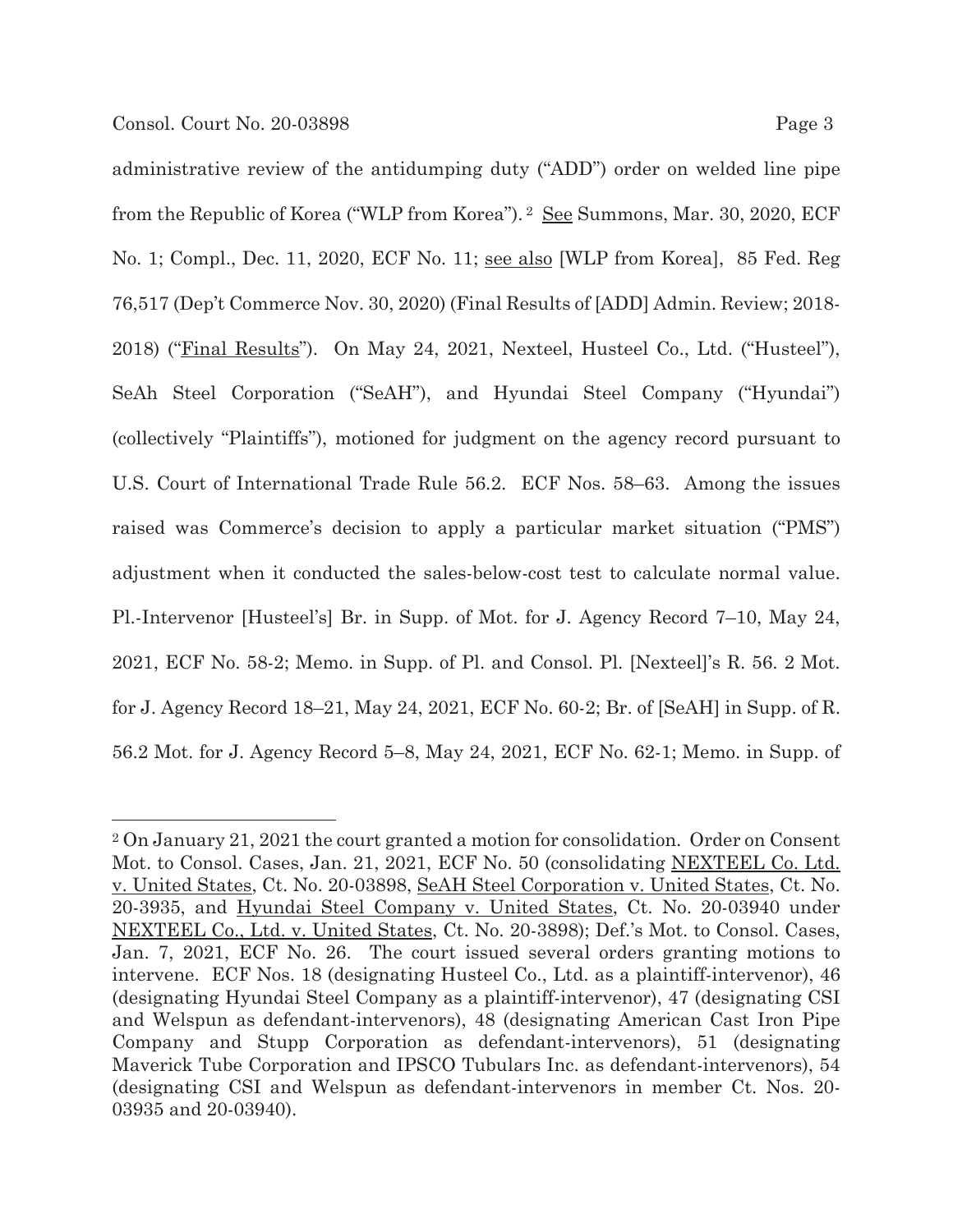Mot. of Consol. Pl. and Pl.-Intervenor [Hyundai], for J. Agency Record 7–9, May 24, 2021, ECF No. 63-1. The case is fully briefed, see ECF Nos. 69-71, 74-77, and the court has scheduled Oral Argument for February 4, 2022. Order, Nov. 19. 2021, ECF No. 83.

 Contemporaneously, the United States Court of Appeals for the Federal Circuit ("Court of Appeals") held that the Trade Preferences Extension Act of 2015 did not enable Commerce to apply a PMS adjustment to the calculation of costs of production under the sales-below-cost test when calculating normal value. Hyundai Steel Co. v. United States, 19 F.4th 1346, 1352–1356 (Fed. Cir. 2021). Welspun, the appellant in Hyundai, filed a motion to extend the time to file a petition for a rehearing en banc until February 8, 2022. Mot. to Stay at 2; see also Def.-Appellant [Welspun]'s Unopposed Mot. for an Extension of Time, Hyundai Steel Co. v. United States, No. 21-1748 (Fed. Cir. Dec. 28, 2021), ECF No. 72 ("Welspun's Mot. to Extend"). The Court of Appeals granted Welspun's motion on January 3, 2022. Mot. to Stay at 2; see also Order, Hyundai Steel Co. v. United States, No. 21-1748 (Fed. Cir. Jan. 3, 2022), ECF No. 74. On January 13, 2022 CSI and Welspun filed a motion to stay these proceedings until the final disposition of Hyundai. Mot. to Stay. On January 20, 2022, Plaintiffs filed their joint opposition to the Mot. to Stay. Pls.' Joint Opp. To [Mot. to Stay.], Jan. 20, 2022, ECF No. 85. ("Pls.' Resp.")

#### **JURISDICTION AND STANDARD OF REVIEW**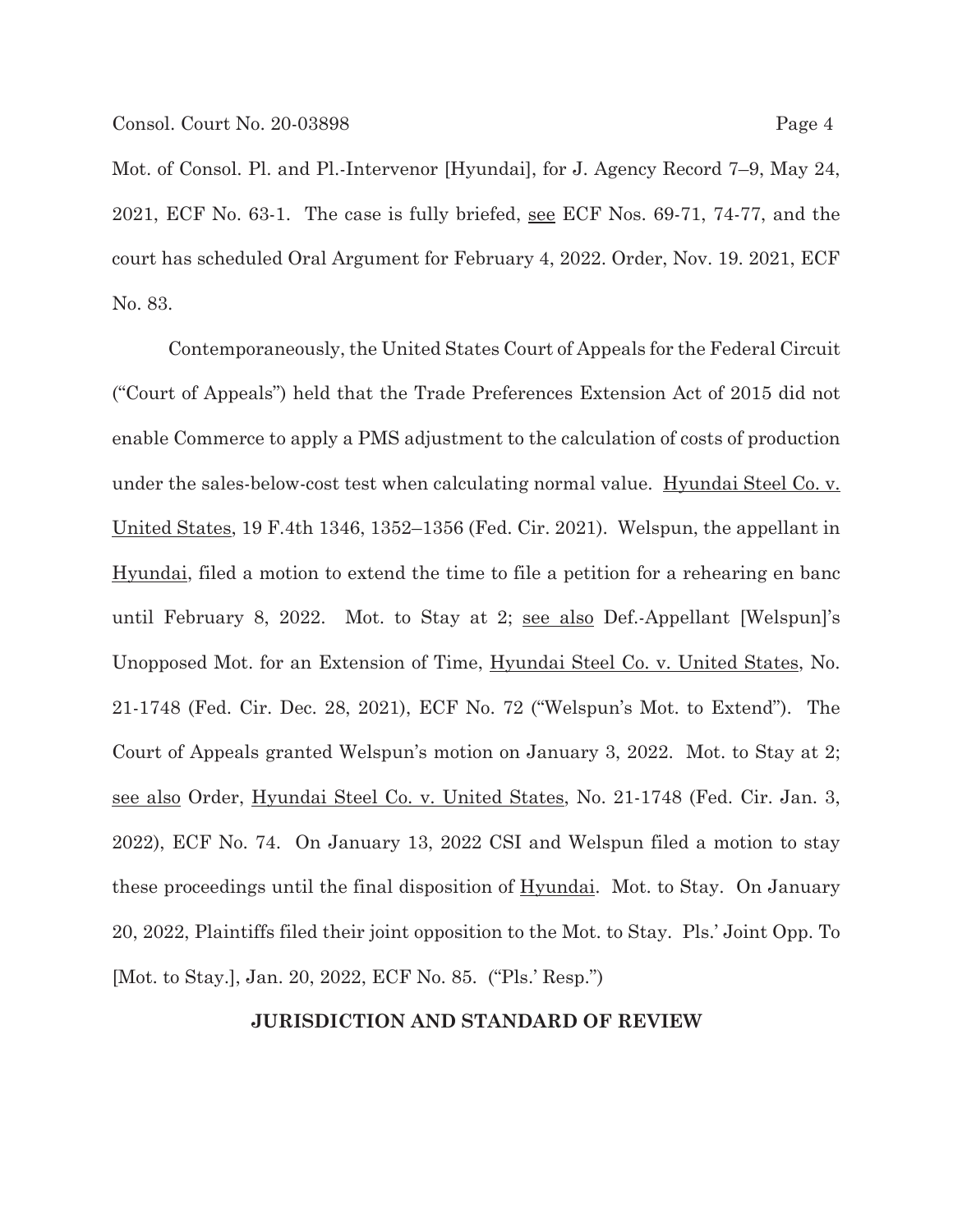This court has jurisdiction according to 19 U.S.C. § 1516a(a)(2)(B)(iii) and 28 U.S.C. § 1581(c).

The power to stay proceedings "is incidental to the power inherent in every court to control the disposition of the causes on its docket with economy of time and effort for itself, for counsel and for litigants." Landis v. North American Co., 299 U.S. 248, 254 (1936). Although the decision to grant or deny a stay rests within the court's sound discretion, courts must weigh and maintain an even balance between competing interest when deciding whether a stay is appropriate. <u>See id</u>. at  $254-55$ ; see also Cherokee Nation v. United States, 124 F.3d 1413, 1416 (Fed. Cir. 1997) (citations omitted). If there is "even a fair possibility that [a] stay" will do damage to the opposing party, the movant "must make out a clear case of hardship or inequity in being required to go forward[.]" See Landis, 299 U.S. at 255.

#### **DISCUSSION**

CSI and Welspun submit that granting the stay would promote judicial economy because Hyundai concerns Commerce's statutory authority to make a PMS adjustment when conducting the sales-below-cost test, an issue virtually identical to an issue before this court, and the Court of Appeals' decision in Hyundai will "dictate the outcome of this appeal." Mot. to Stay at 1. Furthermore, CSI and Welspun argue that a stay will not cause undue harm or prejudice.  $\underline{Id}$  at 2. Plaintiffs argue that CSI and Welspun failed to show any hardship or inequity that would follow if the case proceeded in the normal course, however a stay would materially injure Plaintiffs.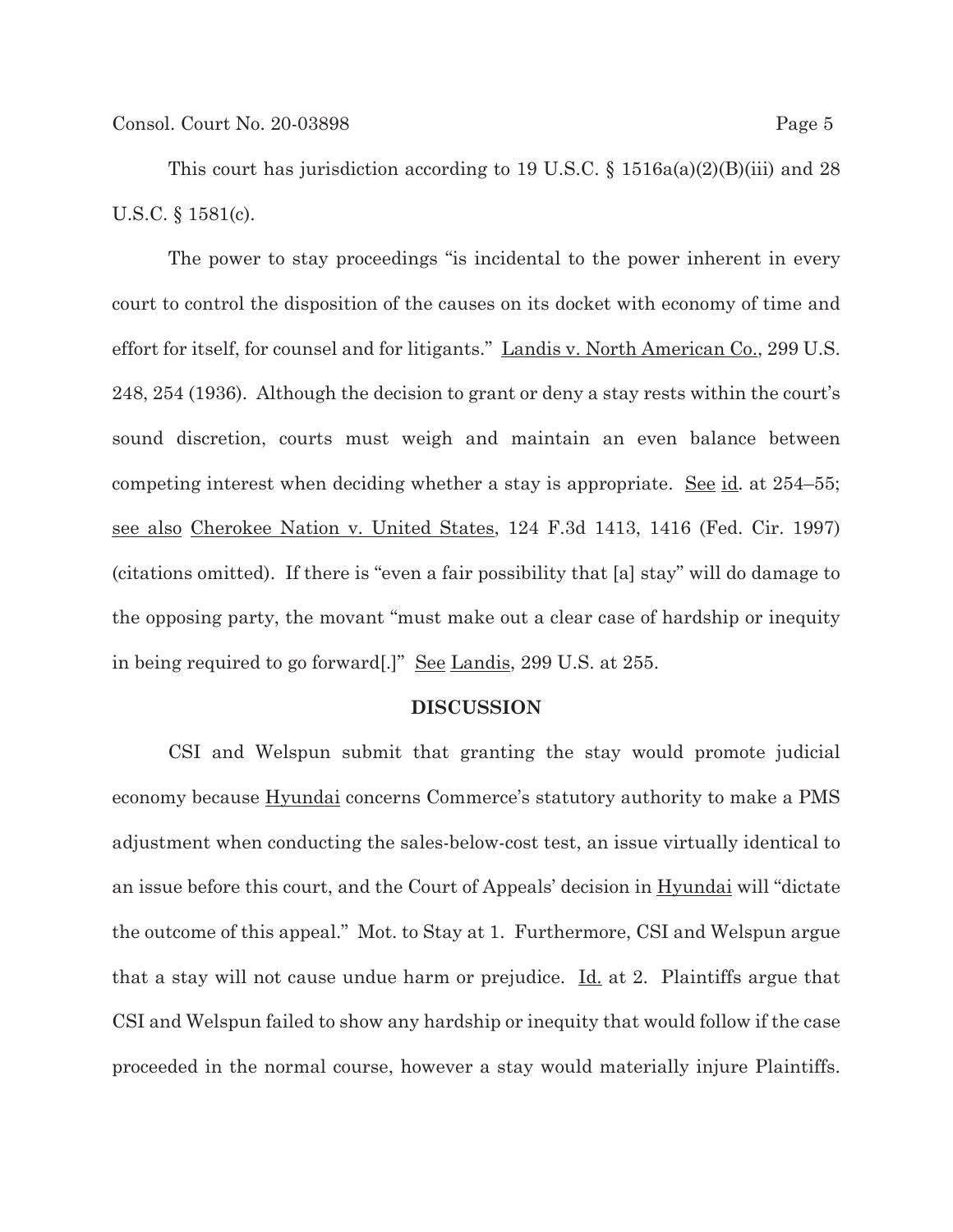Pls.' Resp. at 2, 6. Plaintiffs also argue that granting a stay does not serve the public interest of "just, speedy, and inexpensive determination of every action and proceeding," the Court's paramount obligation. Id. at 7 (quoting U.S. Ct. of Int'l Trade R. 1).

On a motion to stay, the court considers whether the proposed stay promotes judicial economy. See, e.g., Diamond Sawblades Mfrs' Coal. v. United States, 34 CIT 404, 406–08 (2010). Generally, speculative claims regarding the possible impact of a future decision on the disposition of the case at bar do not suffice to warrant a stay. See e.g., Georgetown Steel Co. v. United States, 27 CIT 550, 552–56 (2003) (denying a motion to stay pending resolution of an appeal with speculative relevance to the case at bar); Ethan Allen Global, Inc. v. United States, Slip Op. 14-76, 2014 WL 2898617 (Ct. Int'l Trade June 27, 2014) (denying a motion to stay pending the final resolution of a petition for a writ of certiorari to the U.S. Supreme Court). However, the court has granted stays pending ongoing litigation of issues that are central to the court's decision. See e.g., RHI Refractories Liaoning Co. v. United States, 35 CIT 407, 411–12 (2011) (granting a stay pending ongoing litigation of an important question of law before the Court of Appeals).

Here CSI's and Welspun's suggestion that a stay will promote judicial economy is speculative. CSI and Welspun are hopeful that the Court of Appeals will reverse course on the statutory issue recently decided in Hyundai. Yet, the Court of Appeals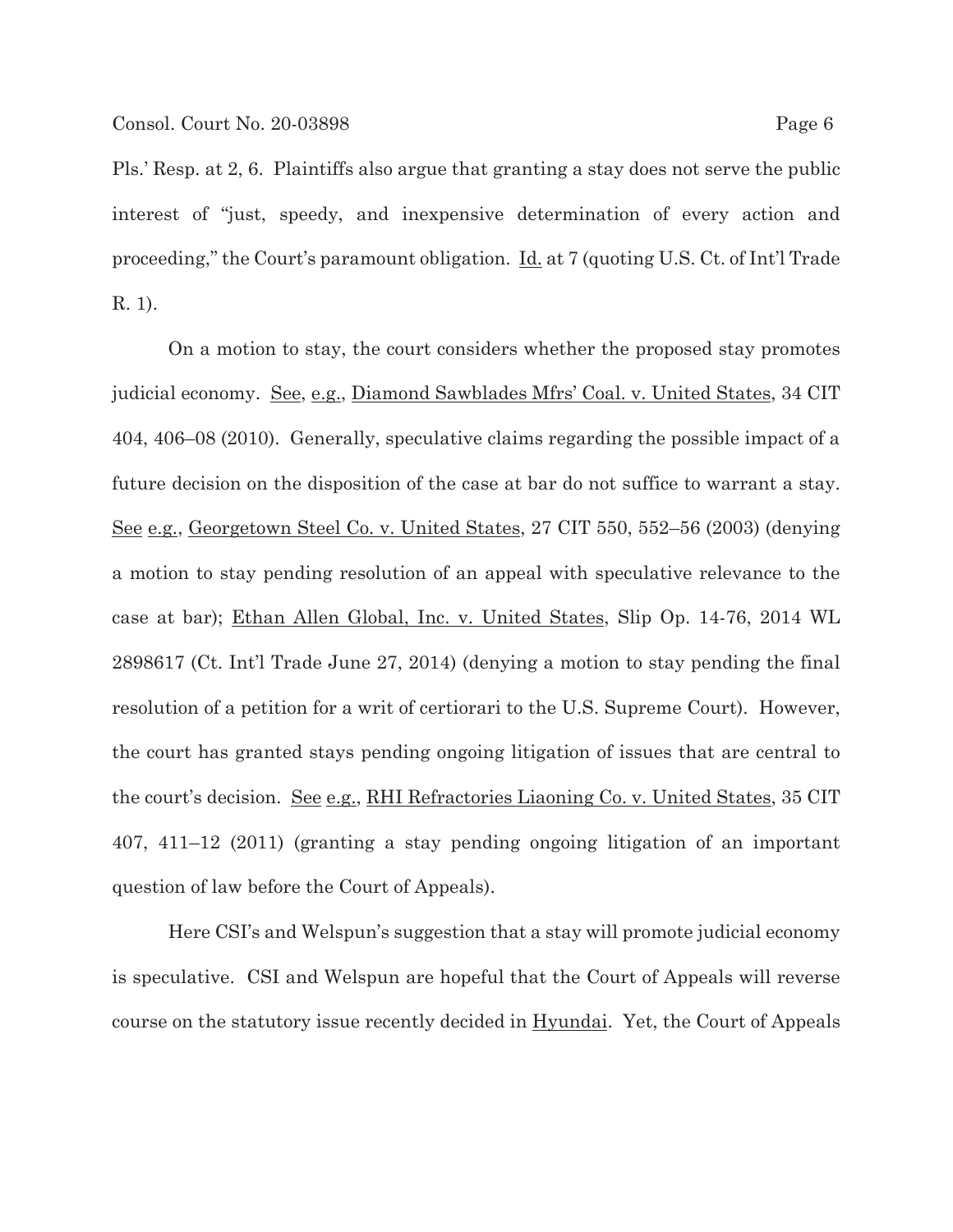has not granted rehearing. Indeed, rehearing has yet to be sought.<sup>3</sup> Thus far Welspun has only requested additional time to petition for rehearing. See Welspun's Mot. to Extend at 2, Hyundai Steel Co. v. United States, No. 21-1748 (Fed. Cir. Dec. 28, 2021), ECF No. 72 (requesting an extension of time "to allow adequate time for Welspun to determine whether a petition for rehearing or rehearing en banc is warranted in this appeal"). Therefore, the court cannot be certain that granting a stay at this time would serve any purpose other than to delay the resolution of this case in contravention of the Court's objective to ensure the "just, speedy, and inexpensive determination of every action and proceeding." U.S. Ct. of Int'l Trade R. 1.

Nor do CSI and Welspun point to any harm they will endure if the court denies the motion to stay. If rehearing is granted and the Court of Appeals reverses course on the issue at hand, the movants would be able to take advantage of that change either before this Court or the Court of Appeals. No party suggests otherwise. Without more, the court lacks a compelling reason to stay the case. See Giorgio Foods, Inc. v. United States, 37 CIT 152, 155 (2013).

### **CONCLUSION**

For the foregoing reasons, it is

<sup>3</sup> CSI and Welspun assert that Welspun will be petitioning for rehearing. Mot. to Stay at 4.